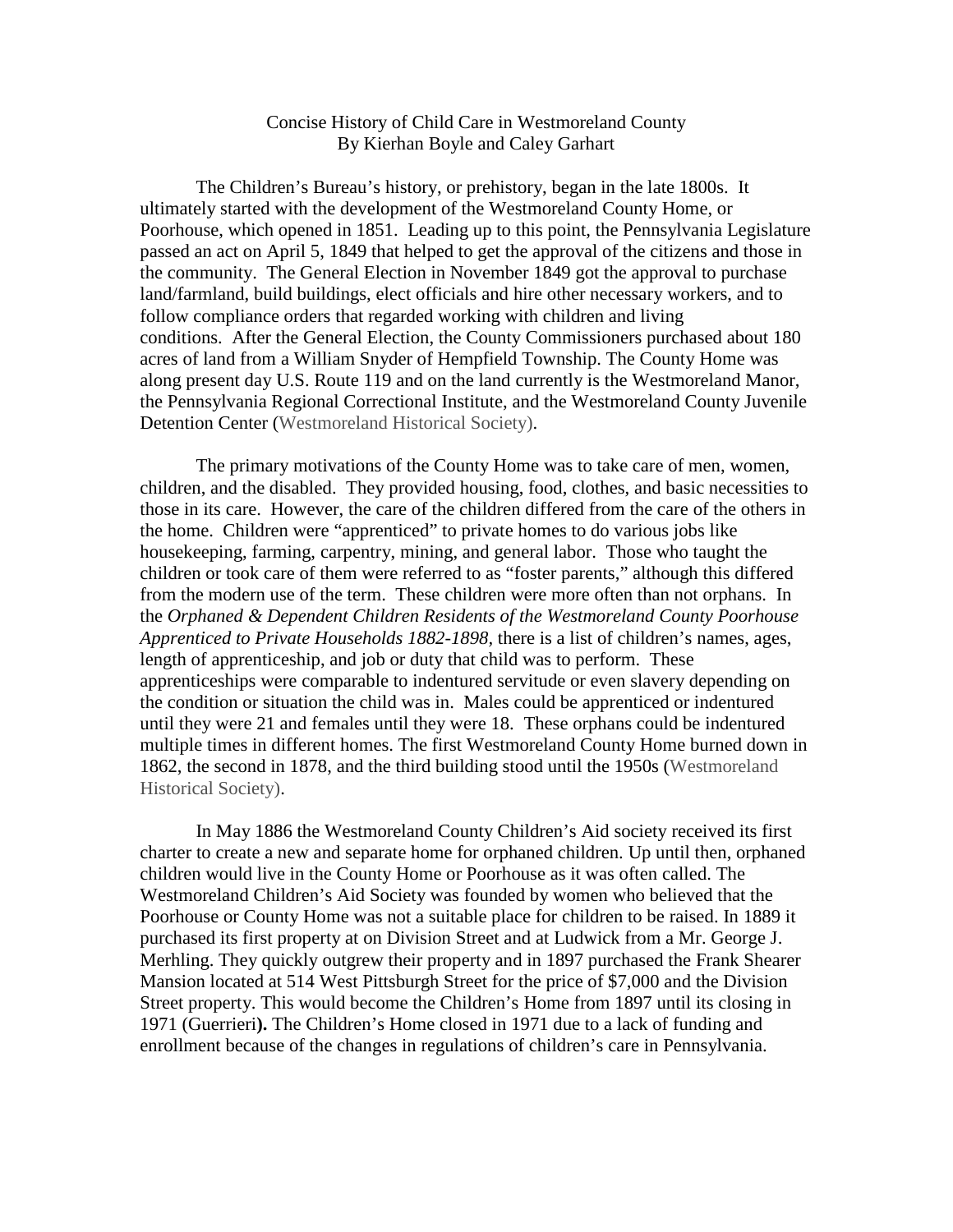The U.S. Children's Bureau was formally created in 1912 when President William H. Taft signed into law a bill creating a new government organization. It was not until 1921 that Pennsylvania created the Department of Welfare, which included a statewide Children's Bureau. In 1927 a home for children was founded in Westmoreland County to keep up with current regulations, but would only last for seven years before it was closed. The county saw it more beneficial to the children to place them in foster homes or have them placed in private institutions. (County Archives of Pennsylvania) According to the *Inventory of The County Archives of Pennsylvania: Westmoreland County Number 65,* "The Westmoreland County Children's Bureau was set up in 1931 as a central agency to provide for the dependent and neglected children who are in charges of the county" (p.284). The Westmoreland Children's Bureau received federal aid from the title IV of the Social Security Act. This allowed for grants to be made to the states for maternal and child welfare. Currently the U.S. Children's Bureau is considered part of the Department of Health and Human Services of Administration for Children and Families.

#### **Timeline**

- 1849 Westmoreland Poor House Founded
- 1851 Westmoreland County Home (Poorhouse) Opened
- 1862 First Westmoreland County Home Burned Down
- 1878 Second Westmoreland County Home Burned Down
- 1886 Westmoreland Child Aid Society Founded
- 1912 President Taft signed into law the creation of the U.S. Children's Bureau
- 1921 Pennsylvania Welfare Department and Children's Bureau Founded
- 1927 Westmoreland County Children's Home opened (closed 7 years later)
- 1931 Westmoreland Children's Bureau Founded
- 1971 Westmoreland Children's Home closed